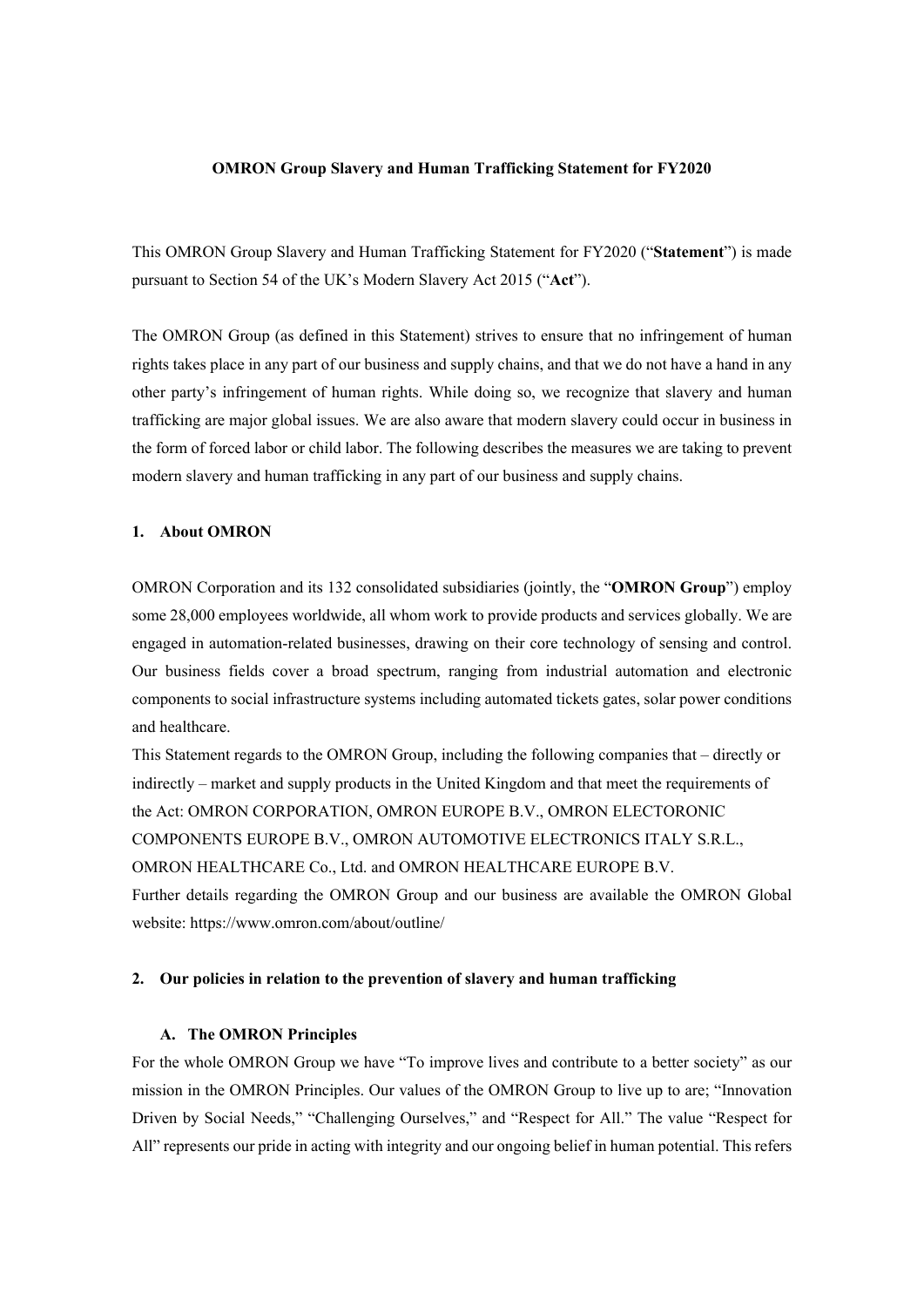to respecting diversity, personality, and individuality, while also comprising the underlying values for all our activities, as we pursue fulfillment at work and a rewarding life at home and in society. The OMRON Principles are accessible via the following link: https://www.omron.com/about/principles/

## **B. OMRON Group Sustainable Conduct Policies and Rules for Ethical Conduct**

We have established "OMRON Group Sustainable Conduct Policies" and "Rules for Ethical Conduct" to stipulate our basic policies for management practices. These also include action guidelines that OMRON Group directors, officers, and employees are required to follow. The "OMRON Group Sustainable Conduct Policies" and "Rules for Ethical Conduct" clearly indicate that the OMRON Group is conscious of the fact that all human beings are born to be free and equal, and that we must respect the basic human rights of all individuals. Also specified is the prohibition of discrimination on any basis and violation of human rights in any other form. Moreover, the "OMRON Group Sustainable Conduct Policies" and "Rules for Ethical Conduct" prohibit any form of forced, compulsory, or child labor, including slavery and human trafficking. They also clearly state that the OMRON Group upholds the "UN Guiding Principles on Business and Human Rights" and fulfills its corporate responsibility to respect human rights by developing procedures to identify, prevent, mitigate, and remedy any practice that may have an adverse impact on human rights. The revised fiscal 2019 edition added the phrase: "We also expect business partners related to our operations, products and/or services to understand and comply with this policy." In this way, we clearly demonstrate our policy of exercising our influence on our external stakeholders, including any part of our supply chain, as well as our employees. The "OMRON Group Sustainable Conduct Policies" and "Rules for Ethical Conduct" are accessible via the following link:

https://www.omron.com/global/en/assets/img/sustainability/pdf\_inquiry/omron\_grou p\_sustainable\_conduct\_policies\_rules\_for\_ethical\_conduct\_fy21.pdf

### **C. OMRON Group Purchasing Policies/Sustainable Procurement Guidelines**

For our supply chains, we have also established the "OMRON Group Purchasing Policies" which set forth our commitment to fulfilling our corporate social responsibility by globally promoting comprehensive sustainable procurements. These cover compliance with laws and regulations as well as focusing on environmental preservation. For the implementation of these "OMRON Group Purchasing Policies", we have also established the "OMRON Group Sustainable Procurement Guidelines" which clearly specify that slavery and human trafficking are prohibited and should not take place. We request that all of our suppliers understand these "OMRON Group Sustainable Procurement Guidelines" and follow them. The "OMRON Group Sustainable Procurement Guidelines" were established by referring to the Responsible Business Alliance ("**RBA**") Code of Conduct. The "OMRON Group Purchasing Policies" and the "OMRON Group Sustainable Procurement Guidelines"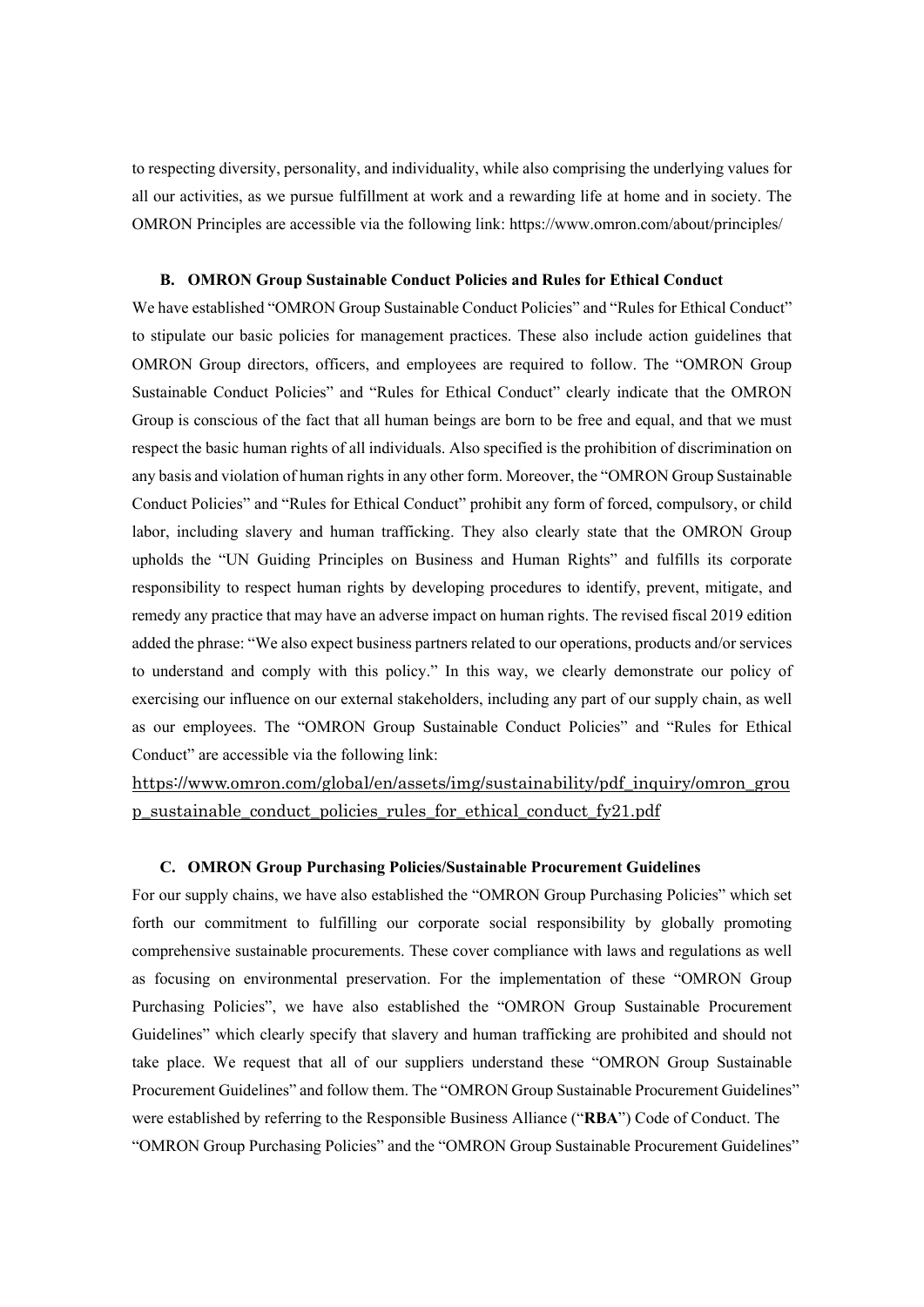respectively are accessible via the following links: https://www.omron.com/about/purchase/ https://www.omron.com/global/en/assets/file/about/purchase/gideline.pdf

# **D. Upholding the United Nations Global Compact's Ten Principles**

In 2008, we declared our support for the Ten Principles of the United Nations Global Compact (UNGC), including the elimination of all forms of forced and compulsory labor. https://www.omron.com/about/sustainability/omron\_csr/message/

## **3. Our efforts to prevent slavery and human trafficking**

We have identified issues related to human rights and labor practices, such as slavery and human trafficking, which are matters of growing global concern, as sustainability issues requiring the focus of the OMRON Group. We are addressing these issues by integrating them into the OMRON Group's medium-term management plan. As a specific initiative, we established a human rights risk management system, and we conduct due diligence regarding human rights in accordance with applicable global standards.

## **A. Due Diligence**

In fiscal year 2017, we carried out an in-house analysis to determine which parts of our value chains are most subject to human rights risks, such as incidences of slavery and human trafficking. To do this, we referred to the reporting of an international human rights NGO, as well as advice from an external consulting firm. As a result, we learned that there is a potential risk of slave labor and human trafficking taking place at OMRON Group factories and supply chains in Japan, China, and Southeast Asia. In particular, we determined that potential risks are especially high with temporary workers, contract workers, and foreign workers who are engaged with production. In fiscal year 2020 as well, we took measures in response to the results of this risk assessment.

### *The OMRON Group: investigations and assessments*

Internally, we conducted onsite investigations and assessments at 25 OMRON Group production sites, mainly those in Japan, China, Asia Pacific, Europe and the Americas countries, using the Self-Assessment Questionnaire (SAQ) from the RBA and our original self-assessment questionnaire on human rights and labor. Of these sites, the Vietnamese factory underwent an audit by the RBA Validated Assessment Program (RBA-VAP), receiving an assessment from a third-party audit firm. As one of our key challenges, we are currently working on the protection of human rights for the employees of contractors who provide services (such as production, development, in-house logistics,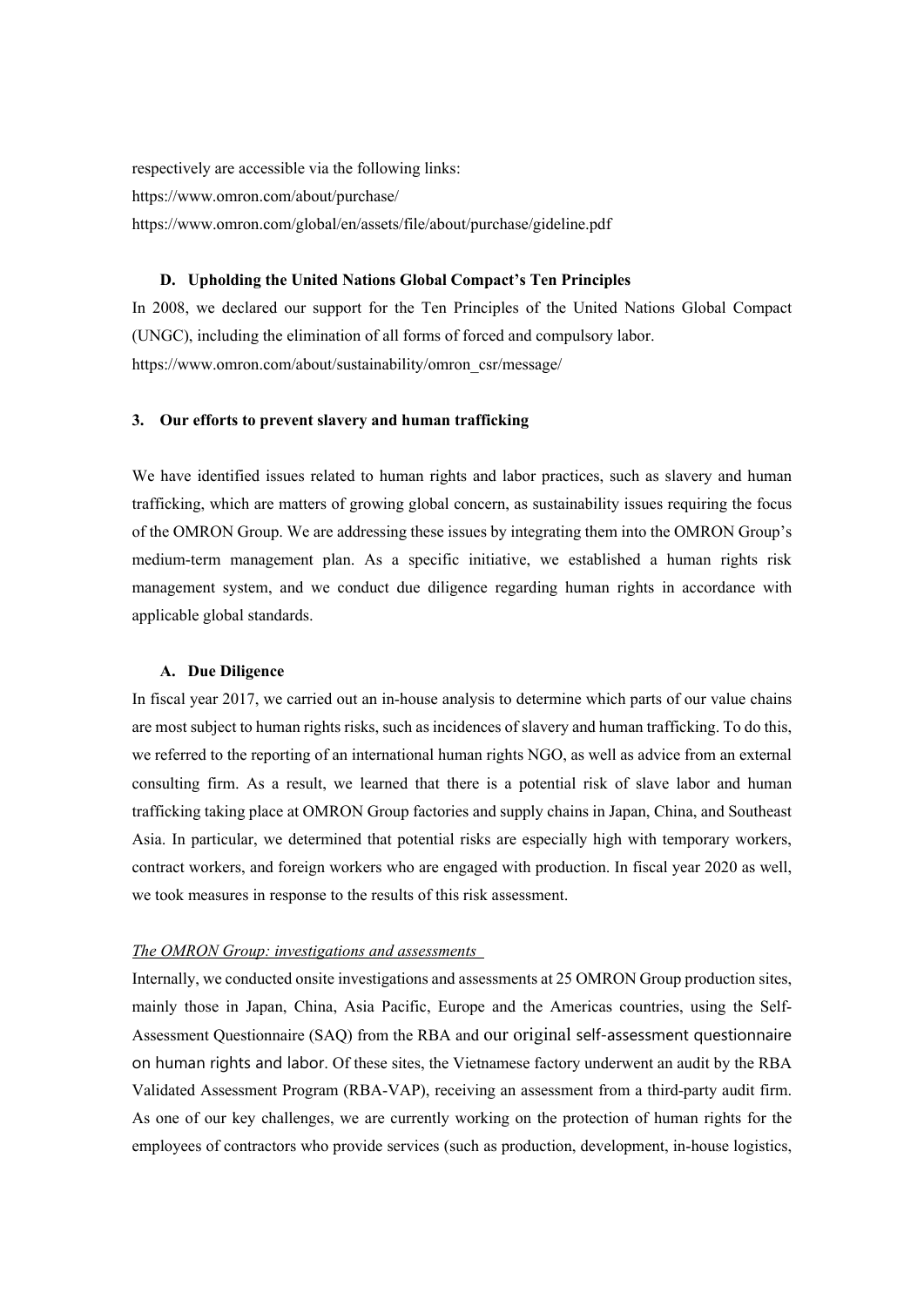security guards, meal service, cleaning, etc.) at our production sites. To address this challenge, we have enhanced our human rights training program and whistleblower system in Japan. We have also begun preparatory steps for the monitoring and auditing of contractors with regard to human rights and labor practices. We have also begun to take preparatory steps to with regard to the monitoring and auditing of contractors in China, Southeast Asia, Europe and the Americas areas.

## *Supply Chains*

As for our supply chains, as mentioned in this Statement, we are working together with our suppliers to prevent the occurrence of human rights-related issues. To avoid the risk of infringing upon human rights, we implement a periodic review of our suppliers. Specifically, we conduct a survey by distributing self-assessment sheets. With these, suppliers can confirm their compliance with the "OMRON Group Sustainable Procurement Guidelines", including observance of human rights and fair labor practices. Based on the results of the survey, we request that suppliers make improvements as necessary. We conduct assessments for major suppliers every year and at least once every three years for other suppliers. In fiscal 2020, our 50 major suppliers and 19 suppliers in Asia Pacific were subject to self-assessment. Suppliers for which risks were identified such as long working hours as a result of the onsite investigation were requested to draw up an improvement plan, and corrective action is now being taken. In fiscal 2021, we plan to conduct a self-assessment survey at our major suppliers, as well as other suppliers in the Americas and Europe.

### **B. Management Review**

The results of the aforementioned human rights due diligence revealed that OMRON had no cases of slavery or human trafficking in fiscal 2020. Our initiatives to address sustainability issues, including slave labor, human trafficking, and other human rights-related issues, are annually evaluated by the Sustainability Committee, which then reports the results of evaluation to the Executive Council and the Board of Directors.

#### C. **Whistleblower hotlines**

As mentioned above, OMRON Group employees (including temporary workers), a whistleblower system is available at each OMRON Group company (or each region). With this system, employees can easily blow the whistle on unethical corporate activities or seek advice in a confidential manner on a topic of concern. This can also be done anonymously if desired and allowed under local law. For our supply chains, the Compliance Hotline is in place for use to report suspected acts of impropriety or seek advice. Reported matters are subject to confidential investigation and whistleblowers are strictly protected from any detrimental treatment.